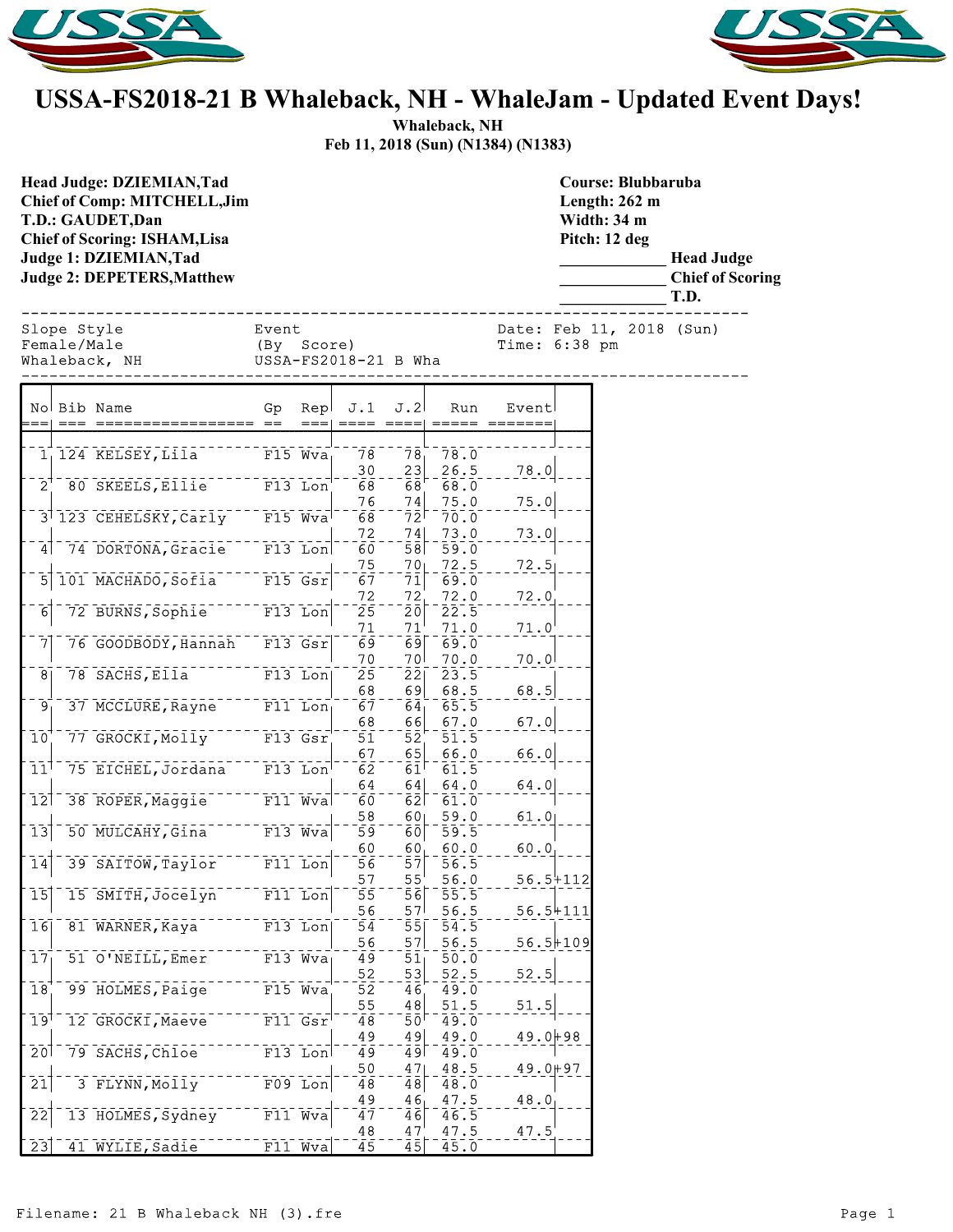Slope Style Event Event Date: Feb 11, 2018 (Sun)<br>
Female/Male (By Score) Time: 6:38 pm Female/Male (By Score) Time: 6:38 pm Whaleback, NH USSA-FS2018-21 B Wha

| 45<br>44<br>44.5<br>24 138 KNIGHT, Murphy Jan F09 Wva<br>$\bar{4}\bar{2}$<br>40 <br>41.0<br>42<br>40.<br>41.0                                             | $\overline{45.0}$<br>41.0<br>40.5 |
|-----------------------------------------------------------------------------------------------------------------------------------------------------------|-----------------------------------|
|                                                                                                                                                           |                                   |
|                                                                                                                                                           |                                   |
|                                                                                                                                                           |                                   |
| $\bar{2}\bar{5}$<br>$F09$ Wva<br>2 BAVARO, Brie<br>$\bar{3}\bar{8}$<br>40<br>39.0                                                                         |                                   |
| 40.5<br>41<br>40<br>139 O'NEILL, Cara<br>$F09$ Wva<br>$\bar{3}\bar{8}$<br>$\bar{3}\bar{5}$<br>26<br>36.5                                                  |                                   |
| 37<br>32 <sup>1</sup><br>34.5                                                                                                                             | $36.5^{\circ}$                    |
| 11 CRAGG, Reid<br>27<br>$F11$ Wva<br>$\overline{35}$<br>37<br>36.0                                                                                        |                                   |
| 35 <sup>2</sup><br>37<br>36.0                                                                                                                             | 36.0                              |
| 28 <sub>1</sub><br>125 ODORCZUK, Jayla<br>$F15$ Lon<br>25<br>27.5<br>30 <sub>1</sub>                                                                      |                                   |
| 30<br>30<br>30.0                                                                                                                                          | 30.0                              |
| 49 LUPTAKOVA, Suzanna F13 Wva<br>-0.5<br>29 <sub>1</sub><br>$-1$<br>dns<br>$=$                                                                            |                                   |
| $-0.5$<br>$-1$                                                                                                                                            |                                   |
| dns                                                                                                                                                       | $\frac{d}{ds}$                    |
| 29 122 BURNS, Emma<br>$F15$ Lon<br>$-1$<br>$-0.5$                                                                                                         |                                   |
| dns<br>$=$                                                                                                                                                |                                   |
| $-1$<br>$-0.5$                                                                                                                                            |                                   |
| dns                                                                                                                                                       | dns                               |
| 1 115 LYNCH, Owen<br>$M15$ $Gsr$<br>95<br>94<br>94.5                                                                                                      |                                   |
| 30<br>20<br>25.0                                                                                                                                          | 94.5                              |
| $\overline{2}$<br>61 GAUDET, Zachary<br>$M13$ $Wb$ $k$ <sup>1</sup><br>$\bar{8}$ $\bar{8}$ <sup><math>\bar{8}</math></sup><br>89.0<br>90                  |                                   |
| 96<br>91<br>93.5                                                                                                                                          | 93.5                              |
| $M13$ $Gsr$<br>31<br>89 MARAVELL, Dante<br>28<br>29<br>28.5                                                                                               |                                   |
| 90<br>87 <sub>1</sub><br>88.5<br>134 ARKOWITZ, Jacob<br>$\overline{M17}$ Gsr<br>$\overline{83}$<br>81<br>82.0<br>4                                        | 88.5                              |
| 81<br>85.<br>83.0                                                                                                                                         | $83.0 + 164$                      |
| 53 BAVARO, Gaetano To M13 Wva<br>$\bar{\mathbf{8}}\bar{\mathbf{5}}$<br>$\bar{7}\bar{9}$<br>82.0<br>4                                                      |                                   |
| 85<br>81<br>83.0                                                                                                                                          | 83.0+164                          |
| $ \bar{80} $<br>106 BLAIR, Henry<br>$M15$ $Gsr$<br>81<br>80.5<br>61                                                                                       |                                   |
| 831<br>82.0<br>81<br>$\sqrt{M13}$ Spe<br>87 JONES, Durham<br>82<br>82<br>71<br>82.0                                                                       | $82.0 + 161$                      |
| 68<br>65<br>66.5                                                                                                                                          | $82.0 + 133$                      |
| 84 BARRETT, Oliver<br>$M13$ $Gsr$<br>$\overline{7}\overline{6}$<br>77.0<br>8 <sub>1</sub><br>78 <sub>1</sub>                                              |                                   |
| 82<br>78<br>80.0                                                                                                                                          | $80.0 + 154$                      |
| 111 DURANT, Merle<br>$M15$ ?<br>$\overline{9}$<br>83<br>77<br>80.0                                                                                        |                                   |
| 48<br>45<br>46.5<br>10 119 SMITH, Caiden<br>$M15$ Lon<br>78⊺<br>79.5<br>81                                                                                | $80.0 + 93$                       |
| 30<br>28<br>29.0                                                                                                                                          | 79.5                              |
| $M15$ $Wva$<br>11 131 ROPER, Colin<br>72<br>71.0<br>7 O I                                                                                                 |                                   |
| 77<br>781<br>77.5                                                                                                                                         | 77.5                              |
| $12$ <sup>-69</sup> MULLALY, Jack <sup>-1</sup><br>$M13$ Lon<br>Ī4<br>$\bar{7}\bar{1}$ .0<br>68                                                           |                                   |
| 75.0<br>78<br>72<br>$\bar{1}\bar{3}$<br>117 SAILER, Anders<br>$M15$ Spe<br>75<br>74<br>$7\bar{4}$ .5                                                      | 75.0                              |
| 25<br>24<br>24.5                                                                                                                                          | 74.5                              |
| $\overline{1}\overline{4}$<br>104 ALEXANDER, Digby<br>$M15$ Wva<br>72.0<br>73<br>7ī                                                                       |                                   |
| 73<br>75<br>74.0                                                                                                                                          | 74.0                              |
| 95 SLAVICH, Jake<br>$M13$ ?<br>15<br>71<br>73 <br>72.0                                                                                                    |                                   |
| 73<br>74<br>73.5<br>$\overline{15}$<br>97 WALL, Sean<br>$M13$ Wva<br>73.5<br>75<br>72 <sub>1</sub>                                                        | 73.5+144                          |
| 69<br>72.0<br>75                                                                                                                                          | $73.5 + 144$                      |
| 62 IANCHULEV, Alexand M13 Wva<br>72.5<br>17<br>75<br>70                                                                                                   |                                   |
| 76<br>73.0<br>70                                                                                                                                          | 73.0⊬145                          |
| $M11$ $Gsr$<br>18 <sup>1</sup><br>24 HALL, Ryan<br>73.0<br>75<br>71                                                                                       |                                   |
| 67<br>70<br>68.5<br>$\overline{M13}$ $\overline{W}$ va<br>او 1<br>54 BLAKEMAN, Noah<br>65<br>69.5<br>74                                                   | 73.0+137                          |
| 76<br>72.0<br>68                                                                                                                                          | 72.0                              |
| 121 STEPHENSON, Camero M15 Cro<br>20<br>2ō <br>23.0<br>20                                                                                                 |                                   |
| 72<br>71<br>71.5                                                                                                                                          | 71.5                              |
| $\overline{21}$<br>27 LEWIS, Camden<br>$M11$ $Gsr$<br>7ō<br>7ō<br>70.0                                                                                    |                                   |
| 70<br>71<br>70.5<br>33 WARNER, Andreas<br>$\bar{2}\bar{2}$<br>$M11$ Lon<br>$\overline{65}$<br>$\overline{6}$ <sup><math>\overline{4}</math></sup><br>64.5 | 70.5                              |
| $72^{\circ}$<br>70.0<br>68                                                                                                                                | 70.04129                          |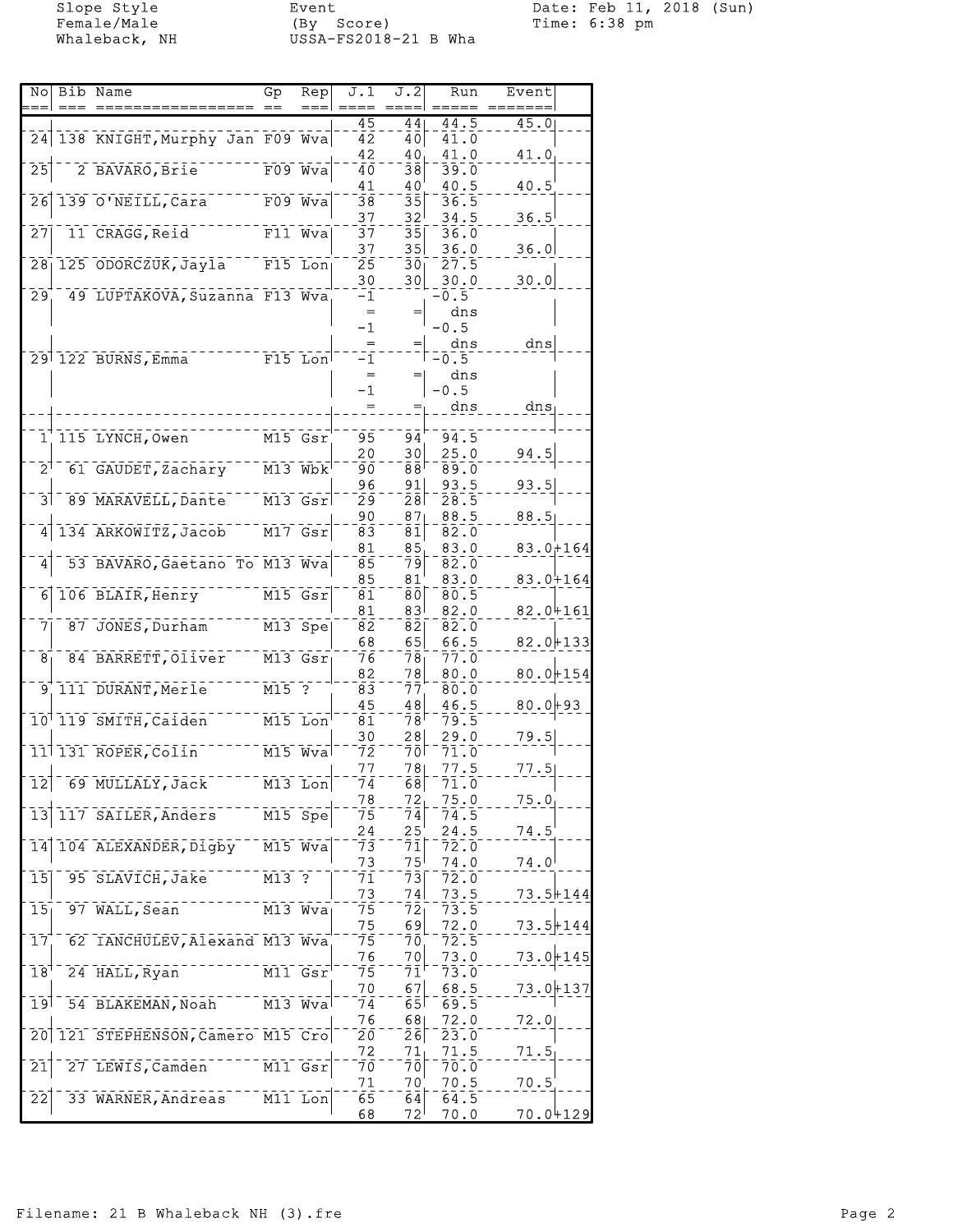Female/Male (By Score) Time: 6:38 pm Whaleback, NH USSA-FS2018-21 B Wha

Slope Style Event Date: Feb 11, 2018 (Sun)

|                                | No Bib Name                                            | Gp                 | Rep                                | J.1                        | J.2             | Run           | Event          |  |
|--------------------------------|--------------------------------------------------------|--------------------|------------------------------------|----------------------------|-----------------|---------------|----------------|--|
|                                |                                                        |                    |                                    |                            |                 |               |                |  |
| 231                            | 44 LONG, Peyton                                        |                    | M11 Wva                            | 51                         | $\overline{52}$ | 51.5          |                |  |
|                                |                                                        |                    |                                    | 71                         | 69              | 70.0          | $70.0 + 103$   |  |
| 24                             | 25 JONES, Rhys                                         |                    | $M11$ Spe                          | 70                         | 67              | 68.5          |                |  |
|                                |                                                        |                    |                                    | 71                         | 67              | 69.0          | 69.0           |  |
| $\overline{25}$                | 68 MORLOCK, Otto                                       |                    | M13 Cro                            | 61                         | 58              | 59.5          |                |  |
|                                |                                                        |                    |                                    | 68                         | 68              | 68.0          | 68.0+119       |  |
|                                | $26$ <sup><math>\overline{132}</math></sup> SHAW, Noah |                    | $M15$ Wva                          | $\bar{2}\bar{0}$           | 21              | 20.5          |                |  |
|                                |                                                        |                    |                                    | 66                         | 70              | 68.0          | $68.0 + 41$    |  |
| 27 <sub>1</sub>                | 137 MOALES, Jacob                                      |                    | $M15$ Wbk                          | 58                         | 58              | 58.0          |                |  |
|                                |                                                        |                    |                                    | 68                         | 67              | 67.5          | $67.5 + 116$   |  |
| $\overline{28}$                | 29 MAHADY, Henry                                       |                    | $M11$ Lon                          | 68                         | 67              | 67.5          |                |  |
|                                |                                                        |                    |                                    | 30                         | 35              | 32.5          | $67.5 + 65$    |  |
| $\overline{29}$                | 64 ISHAM, Logan                                        |                    | $M13$ $Wb$                         | $\bar{64}$                 | бō              | 66.5          |                |  |
|                                |                                                        |                    |                                    | 67                         | 66              | 66.5          | $66.5^{\circ}$ |  |
| 30                             | 23 GAUDET, Sam                                         |                    | M11 Wbk                            | 60                         | $\overline{58}$ | 59.0          |                |  |
|                                |                                                        |                    |                                    | 66                         | 63              | 64.5          | $64.5 + 118$   |  |
| $\overline{31}$                | 105 BEVERLY, Charlie                                   |                    | $M15$ Wva                          | 20                         | 22              | 21.0          |                |  |
|                                |                                                        |                    |                                    | 64                         | 65              | 64.5          | $64.5 + 42$    |  |
|                                | 32 135 CROOKER, Jared                                  |                    | $M17$ $Cro$                        | 62                         | 65              | 63.5          |                |  |
|                                |                                                        |                    |                                    | 20                         | 25              | 22.5          | 63.5           |  |
| $\bar{3}\bar{3}$               | 65 JAROSZ, Teddy                                       | $M13$ ?            |                                    | 20                         | 20              | 20.0          |                |  |
|                                |                                                        |                    |                                    | 65                         | 61              | 63.0          | 63.0           |  |
| $34$ <sup><math>-</math></sup> | 96 SMITH, Tommy                                        |                    | $M13$ Lon                          | $\overline{62}$            | ō2              | 62.0          |                |  |
|                                |                                                        |                    |                                    | 58                         | 52              | 55.0          | 62.0           |  |
| $\overline{35}$                | 66 MAHADY, Luke                                        |                    | $M13$ Lon                          | 58                         | 59              | 58.5          |                |  |
|                                |                                                        |                    |                                    | 62                         | 60 <sub>1</sub> | 61.0          | $61.0 + 117$   |  |
| $\overline{3}\overline{6}$     | 45 REED, Connor                                        |                    | $\overline{M11}$ $\overline{Wb}$ k | 38                         | 40              | 39.0          |                |  |
|                                |                                                        |                    |                                    |                            |                 |               |                |  |
| $\bar{3}\bar{7}$               |                                                        |                    |                                    | 62                         | 60              | 61.0          | $61.0 + 78$    |  |
|                                | 113 KOZLOWSKI, Jake                                    |                    | $M15$ Spe                          | $\overline{5}\overline{7}$ | 58              | 57.5          |                |  |
|                                |                                                        |                    |                                    | 59                         | 60              | 59.5          | 59.5+115       |  |
| 38                             | 58 CRAGG, Jack                                         |                    | $M13$ Wva                          | 20                         | $2\overline{3}$ | 21.5          |                |  |
|                                |                                                        |                    |                                    | 61                         | ا85             | 59.5          | $59.5 + 43$    |  |
| 39                             | 9 MULCAHY, Marcus                                      |                    | $M09$ $Wva$                        | $\bar{5}\bar{8}$           | 55              | $\bar{56}$ .5 |                |  |
|                                |                                                        |                    |                                    | 59                         | 58              | 58.5          | 58.5           |  |
| 40                             | 20 CANES, Elijah                                       |                    | $M11$ Lon                          | 54                         | 55              | 54.5          |                |  |
|                                |                                                        |                    |                                    | 56                         | 57              | 56.5          | 56.5           |  |
| 41                             | 88 LONG, Keenan                                        |                    | $M13$ Wva                          | 54                         | 55              | 54.5          |                |  |
|                                |                                                        |                    |                                    | 58                         | 54              | 56.0          | 56.0           |  |
| $42^{\circ}$                   | 129 HIKMATE, Bram                                      |                    | $M15$ $Wva$                        | $\bar{4}\bar{7}$           | 48              | $\bar{47.5}$  |                |  |
|                                |                                                        |                    |                                    | 53                         | 58              | 55.5          | 55.5           |  |
| 43                             | 90 ODORCZUK, Jaden                                     |                    | $M13$ Lon                          | $\bar{3}\bar{5}$           | 38              | 36.5          |                |  |
|                                |                                                        |                    |                                    | 55                         | 53              | 54.0          | 54.0           |  |
| 44                             | 70 O'CONNELL, Gavin                                    |                    | $M13$ Cro                          | 47                         | 45              | 46.0          |                |  |
|                                |                                                        |                    |                                    | 55                         | 49              | 52.0          | 52.0           |  |
| $\overline{45}$                | 116 MARINO, Dominic                                    | $\overline{M15}$ ? |                                    | $\bar{5}\bar{1}$           | 48              | 49.5          |                |  |
|                                |                                                        |                    |                                    | 48                         | 54              | 51.0          | 51.0           |  |
| 46                             | 114 LEWIS, Connor                                      |                    | $M15$ $Gsr$                        | 49                         | 50              | 49.5          |                |  |
|                                |                                                        |                    |                                    | 51                         | ا05             | 50.5          | $50.5 + 99$    |  |
| 47                             | 92 ROBISON, Sam                                        | $M13$ ?            |                                    | 44                         | 46              | 45.0          |                |  |
|                                |                                                        |                    |                                    | 51                         | 50              | 50.5          | $50.5 + 90$    |  |
|                                | 48 112 GOLDSTEIN, Joseph                               |                    | $M15$ Wbk                          | 51                         | 50              | 50.5          |                |  |
|                                |                                                        |                    |                                    | 18                         | 20              | 19.0          | $50.5 + 38$    |  |
| 49                             | 18 BAILEY, Ryder                                       |                    | $M11$ $Gsr$                        | 45                         | 49              | 47.0          |                |  |
|                                |                                                        |                    |                                    | 46                         | 50              | 48.0          | $48.0 + 94$    |  |
| 50 <sup>1</sup>                | 43 KNIGHT, Hampton                                     |                    | $\overline{M11}$ $\overline{W}$ va | 43                         | 42              | 42.5          |                |  |
|                                |                                                        |                    |                                    | 50                         | 46              | 48.0          | $48.0 + 85$    |  |
| $\bar{5}\bar{1}$               | 67 MARSHALL, Evan                                      |                    | $M13$ Spel                         | 38                         | 38 <sup>1</sup> | 38.0          |                |  |
|                                |                                                        |                    |                                    | 48                         | 40 <sub>1</sub> | 44.0          | 44.01          |  |
| $\overline{52}$                | 4 MCCLURE, Tighe                                       |                    | $M09$ Lon                          | 42                         | 41              | 41.5          |                |  |
|                                |                                                        |                    |                                    | 43                         | 43              | 43.0          | 43.0           |  |
| $\overline{53}$                | 26 LEARY, Ian                                          |                    | $\overline{M11}$ Wva               | $\bar{40}$                 | 38              | 39.0          |                |  |
|                                |                                                        |                    |                                    |                            |                 |               |                |  |
| 54                             | 128 HANSFORD, Clayton                                  |                    | $M15$ Wva                          | dns                        | dns             | dns<br>20.5   | 39.0           |  |
|                                |                                                        |                    |                                    | 20                         | 21              |               |                |  |
|                                |                                                        |                    |                                    | 25                         | $32^{\circ}$    | 28.5          | $28.5^{\circ}$ |  |